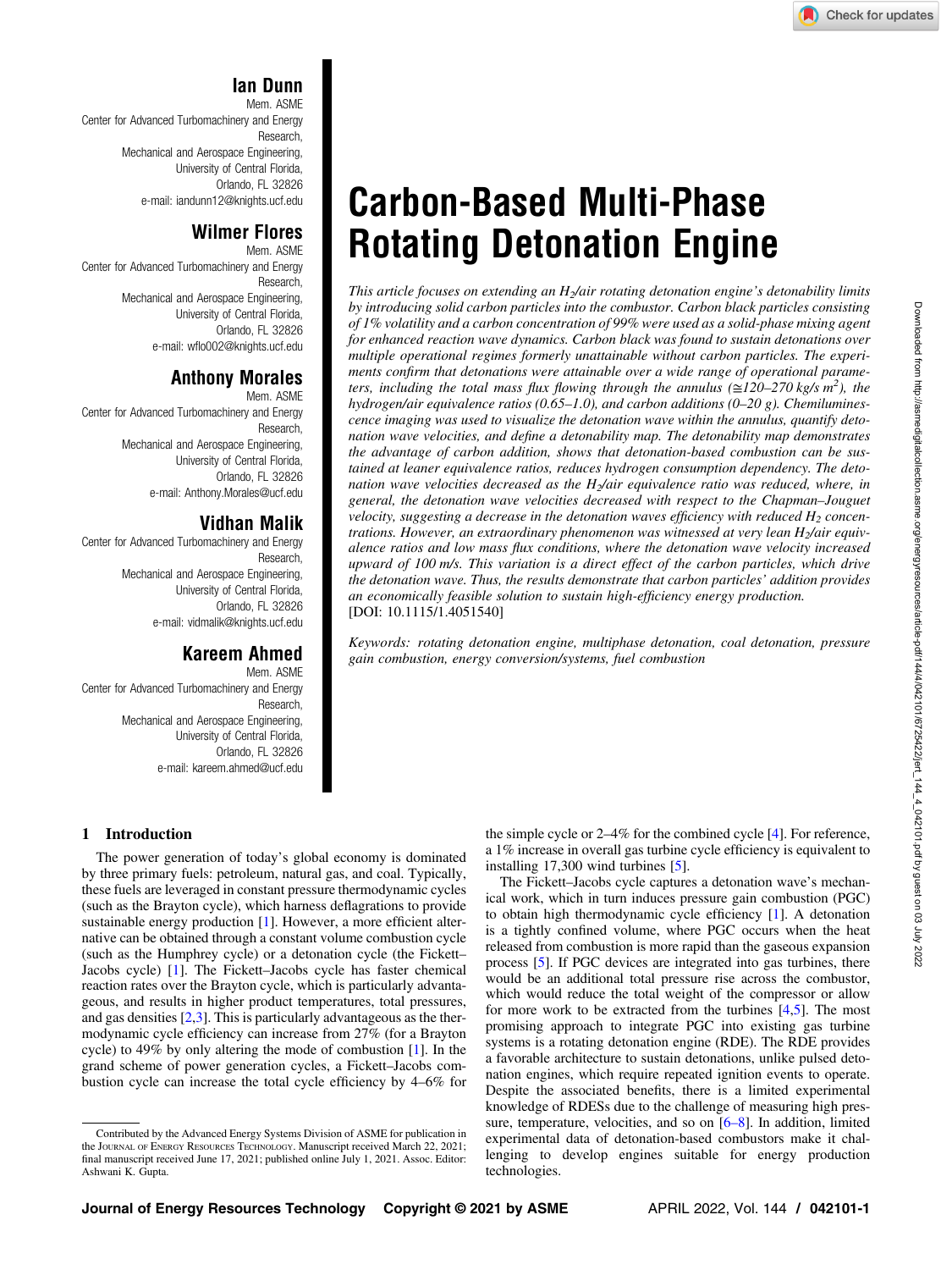

Fig. 1 RDE geometric schematic with flow pathing

One approach to controlling detonability limits given in the literature  $[9-13]$  is the use of multiphase media as a fuel source [[14\]](#page-5-0). For solid–gas mixtures, there exist three subsets of particle-laden detonatable flows  $[9]$  $[9]$  $[9]$ : (1) "heterogeneous detonations" where the particle is reactive and resides in an oxidizing gaseous mixture (aluminum/ oxygen) [\[10](#page-5-0)], (2) "hybrid detonation" where the particle is reactive, and the reaction is subsidized by a reactive gaseous mixture (hydrogen/air/coal)  $[11-13]$ , and (3) "dust detonation" where an inert particle is suspended in a reactive gaseous mixture (silica/hydrogen/air) [[4](#page-5-0)]. Between the three, there is particular interest in creating hybrid detonations; previous research has already shown that the use of solid media (carbon particles) creates a higher pressure rise over that of a gaseous mixture [\[15](#page-5-0),[16\]](#page-5-0). This insinuates an overall reduction in fuel cost and improved efficiency. The previous exploration of coal detonations by Bykovskii et al. [[17\]](#page-5-0) has investigated hydrogen–coal, multiphase, planar spin continuous detonations using cannel coal at particle sizes from 1 to 7  $\mu$ m. Operational regimes were tested and plotted to create a map where continuous spin detonations existed. Concentration amounts of coal to hydrogen varied from 53% to 97.7% by mass, where it was found that the "most chemically active mixtures" and highest number of detonation waves  $(n=6)$  occurred at the richest hydrogen equivalence ratios  $(\phi H_2 \cong 0.4)$ . The research also attempted to deduce the detonation wave velocities via imaging that had long exposures and streaked detonation waves. The research proved that a solid-gaseous detonation cycle could exist within a confined engine, thus proving the feasibility of a carbon-based fuel within an RDE.

Thus, this research aims to extend the knowledge of detonability limits in an RDE utilizing solid-phase media. Specifically, detonability limits are experimentally quantified utilizing carbon within a modern RDE. A comprehensive experimental assessment of hybrid detonation limits was evaluated using chemiluminescence to quantify detonation wave speeds across various mass fluxes, equivalence ratios, and carbon concentrations. These values were directly compared to the detonability limits of a pure  $H_2$ /air interaction and were found that with the addition of carbon, detonability limits were increased.

#### 2 Experiment and Methodology

2.1 Rotating Detonation Engine. The RDE utilized in this study was modeled after the Air Force Research Laboratories [\[6\]](#page-5-0), which is shown in Fig. 1. Air, coal, and hydrogen enter the RDE from various cavities located at the bottom. Air and coal are radially injected from a circumferential slot with an area of 212.9028 mm<sup>2</sup>. Hydrogen is fed axially in the detonation channel through 80 discrete circular injection orifices with 0.89 mm diameters. The fuel injectors impinge on the air slot gap to induce rapid mixing. The mixture flows through a channel gap of 7.62 mm. The RDE is a recessed inner body to improve aerodynamic performance [[18\]](#page-5-0).

A predetonator was utilized as the RDE's ignition source, filled with  $H<sub>2</sub>/Air$  reactants, and ignited. The propagating flame is accelerated by a pseudo-Schelkin spiral, which induces a deflagration to detonation transition. The incipient detonation wave ignites the RDE.

2.2 Flow Network. A schematic of the experimental setup is provided in Fig. 2. Compressed air is fed from a bottle farm and flows through a dome-loaded TESCOM 26–1200 pressure regulator. The dome-loaded pressure regulator is controlled by an auxiliary PID-tuned TESCOM 44–1300 pressure regulator to control the flow autonomously. A pressure transducer and thermocouple measure the downstream pressure and temperature before the flow enters a restriction orifice union. The upstream and downstream pressure readings are used to meter the mass flow into the system, where the dome regulator setpoint is adjusted to meet parametric flow conditions. The fuel line design mimics the air line; however, there is one notable difference. After the restriction orifice union, the fuel line splits from a single pipe into a fuel manifold where hydrogen fuel is supplied to the RDE with six high-pressure rubber hoses.

The solid carbon media is injected through an inline seeder, which allows a portion of air to pass through and lift particles



Fig. 2 Flow facility features and mapping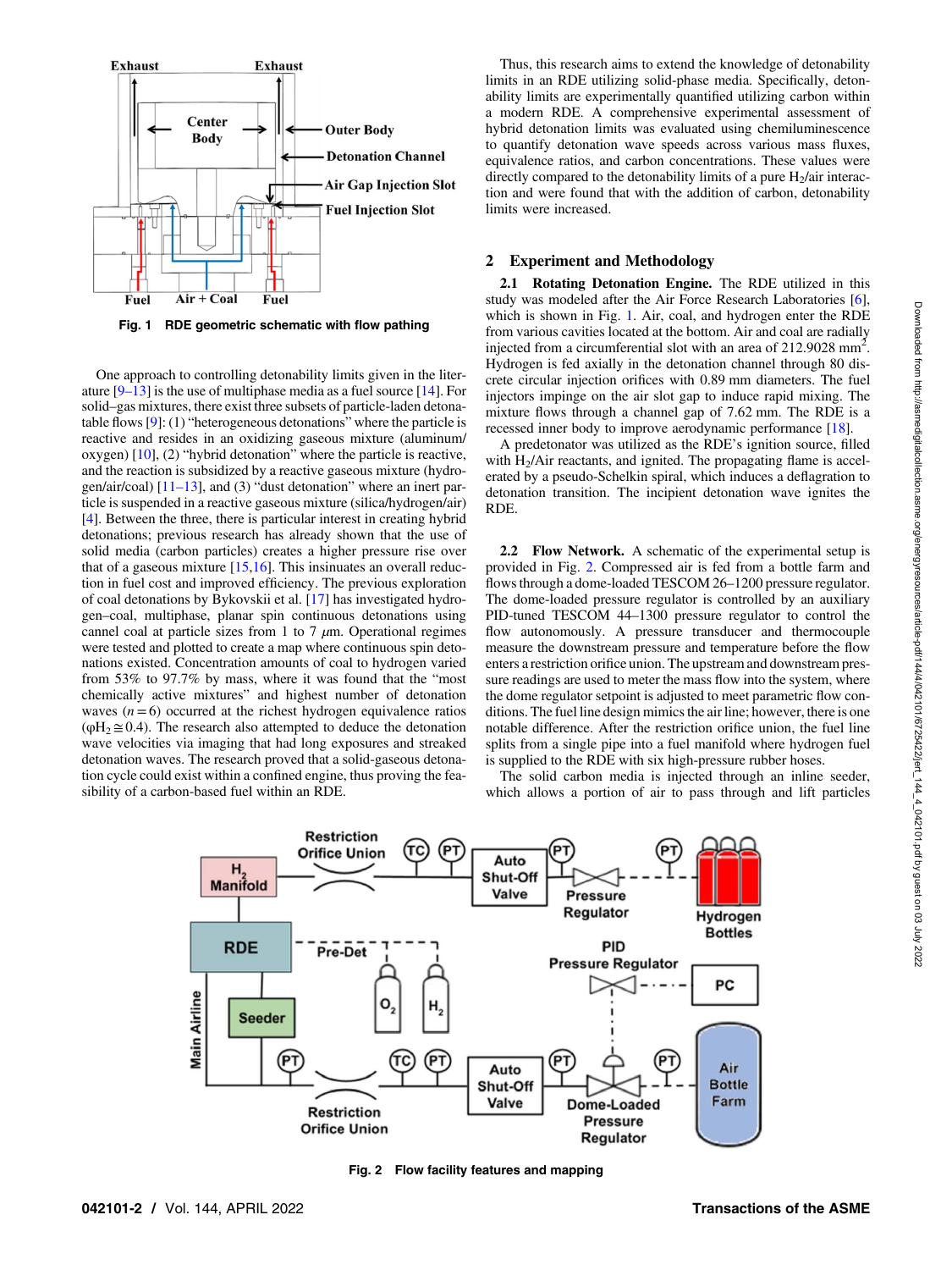from the bed's surface. Carbon was premixed with air to decrease the level of circumferential stratification across the annulus of the RDE. The carbon was intentionally mixed within the airline to increase experimental detonation wave velocities compared to Chapman–Jouguet (CJ) wave velocities [19–21]. Additional details about the inline seeder are described in Sec. 2.3.

2.3 Inline Seeder and Coal. Figure 3 shows a schematic of the seeder's internal structuring and an isometric view of the downstream conditioning. Airflow enters from the bottom and is choked by a set of sonic orifices. Low-volatility coal particles (∼1% volatility, ~99% carbon,  $29 \pm 10$  nm diameter), known as carbon black, were mixed with air to create a premixed multiphase mixture. Particles were initially measured utilizing a GEMINI-20 scale with a resolution of 1 mg. Mie-scattered images were used to confirm a uniform seed-to-air density through an entire run.

2.4 High-Speed Imaging. Chemiluminescence imaging of the RDE's channel captures the detonation behavior from backend imaging. An angled mirror was positioned downstream from the backend of the RDE at a 45-deg angle. A high-speed CMOS camera (Photron Fastcam SA 1.1) was pointed at the mirror to capture images at 67,500 frames per second (FPS). The image's resolutions were  $256 \times 256$  pixels and were exposed at a time of 1/FPS. A variable focal length (70–300 mm) Nikon lens with an f-stop f/1.4 magnified a spatial resolution of 0.73 mm/pixel. Figure 4 shows a raw image of detonation waves traveling the annulus. The detonation wave is a discrete pocket of luminescence, where the width of the wave is 12 pixels across the annulus, creating a large enough signature to capture wave dynamics accurately.

2.5 Quantification of Detonation Wave Velocity. A processing technique created by Bennewitz et al. [\[22\]](#page-5-0) was utilized to capture detonation wave dynamics; the algorithm uses chemiluminescence to identify the number of waves and quantify detonation



Fig. 3 Inline seeder to flow coal into the RDE wave(s).



Fig. 4 Raw image of the detonation waves rotating the annulus

wave velocities. The algorithm leverages an image-processing technique consisting of (1) background subtraction, (2) intensity normalization, and (3) a spatial/temporal discrete Fourier transform (DFT). Knowing both the number of waves and the frequency spectra from the DFT, the detonation wave velocity can be calculated as follows:

$$
U_{DW} = \frac{\pi * D_{\text{Mean}} * f_{\text{Max}}}{n_{\text{Wave(s)}}}
$$
(1)

The frequency resolution of the DFT is based on the samples provided and the frequency of sampling. To accurately depict a dominating mode of operation within the annulus of the RDE, a sample of 5000 images was input. By using the specified sample size and the frequency of the camera (67,500 FPS), this resulted in a DFT resolution of 13.5 Hz, which correlated with a difference in detonation wave velocity of  $\pm 3.1$  m/s (<1% uncertainty to resolved detonation velocities).

## 3 Multiphase Detonation Analysis

Combustion in an RDE is typically classified with three dominant modes: (a) deflagration, (b) longitudinally pulsed detonation, and (c) stable detonations. The operational modes are depicted in Fig. [5,](#page-3-0) where Fig.  $5(a)$  $5(a)$  shows the nonreacting exhaust plume filled with coal as it exits the engine. Figure  $5(b)$  $5(b)$  shows a deflagration, a slow reaction without PGC, and is the least-efficient heat release method within an RDE. Longitudinally pulsed detonations (LPDs), not depicted in Fig. [5](#page-3-0), are instability caused by shock reflections developed from a malformed detonation wave structure. This instability is caused by shocks traveling upstream into the injection plate of the RDE, which reignite and detonate, causing the LPD cycle to repeat [[23\]](#page-5-0). LPDs naturally exist between stable and unstable regimes and are considered a transitional mode of operation. Finally, Fig.  $5(c)$  $5(c)$ shows detonations that are a discrete pocket of highly reactive gas mixtures traveling at supersonic speeds, which produce PGC and are the most efficient mode of heat release within an RDE. The RDE is considered operational when sustained and stabilized detonation(s) form and continuously travel the annulus.

Although the images in Fig. [5](#page-3-0) show a clear detonation mode of the RDE using coal injection, the detonation operability is quantitatively assessed using backend imaging. An example of the detonation wave velocity analysis is displayed in Fig. [6](#page-3-0). The slope of the dashed line within the waterfall plot represents the detonation wave velocities as they travel the annulus. Also, a vertical slice at any instant of time will show the instantaneous of the detonation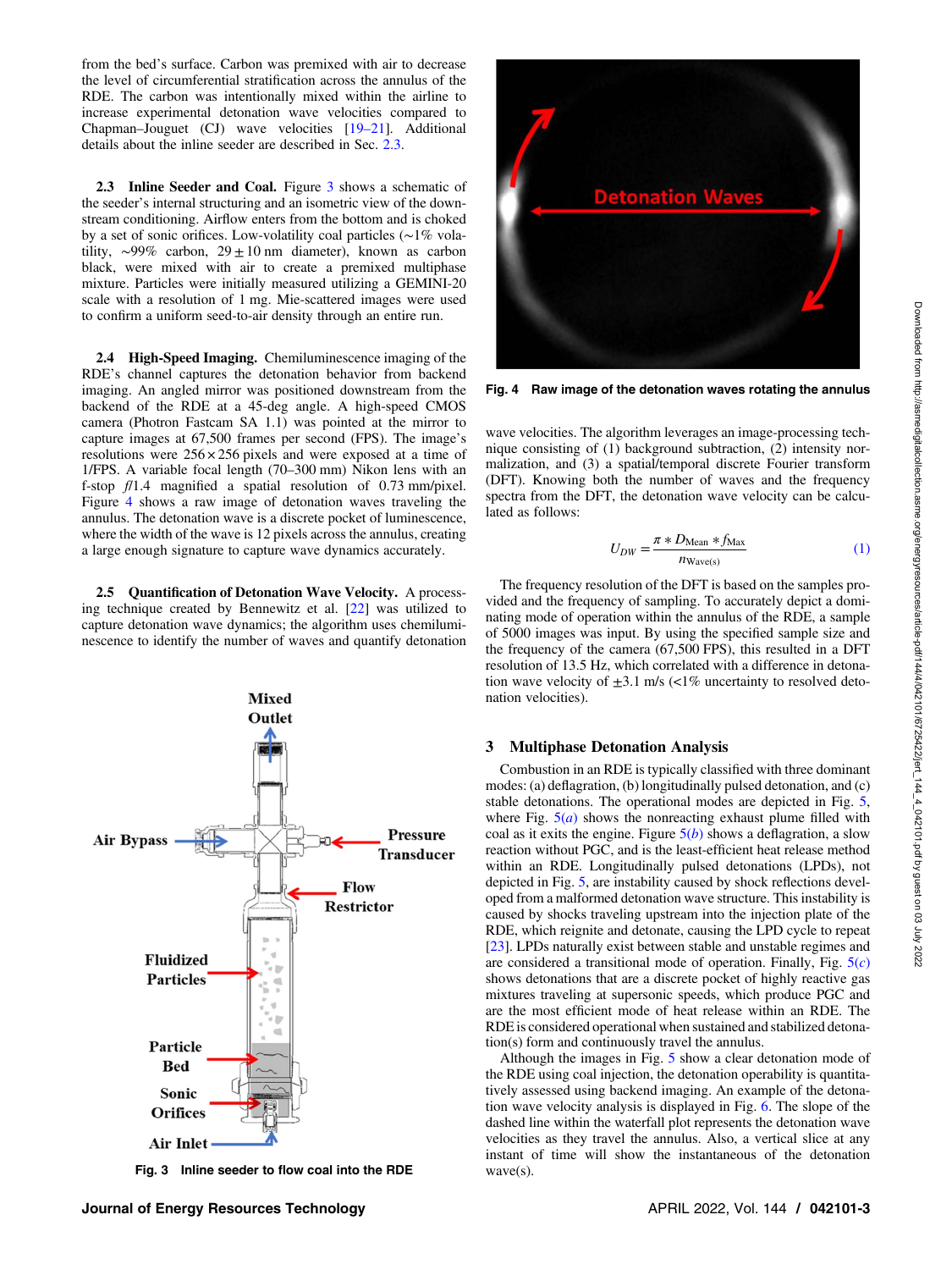<span id="page-3-0"></span>Fig. 5 Exact concentrations of carbon versus hydrogen/air equivalence ratio where an average carbon concentration capturing multiple mass flux conditions is established: (a) coal injection, nonreacting, (b) deflagration, and (c) detonation

3.1 Coal Concentrations. Experimental conditions tested within this investigation are described as shown in Fig. 7. Each of the three different carbon mass test points was run over five different  $H_2$ /air equivalence ratios and three mass fluxes (45 tests in total). The experiments confirm that detonations were attainable over a wide range of operational parameters, including the total mass flux flowing through the annulus ( $\approx$ 120–270 kg/m<sup>2</sup>s), the hydrogen/air equivalence ratios (0.65–1.0), and carbon concentrations (0–20 g per second).

3.2 Low Mass Flux  $(\approx 120 \text{ kg/(s*}m^2))$ . The detonability limits for the low max flux case,  $120 \text{ kg/m}^2$ s, are provided in Fig. [8](#page-4-0). It is first noted, without any carbon addition, that the lowest  $H_2$ /air equivalence ratio to detonate exists at an equivalence of 0.8. As 10 g of carbon are added to the reactant mixture, a phenomenon exists, where the detonability limit is extended by 23%, down to an  $H_2$ /air equivalence of 0.65. This is economically advantageous as the elimination of hydrogen dependence reduces overall cost within a power generation cycle. However, with the addition of 20 g into the detonation wave, overall operability limits decreased, as shown by an increase in  $H<sub>2</sub>/air$  equivalence ratio of 0.8 (toward the baseline case). This is likely due to the oversaturation of carbon particles, as previously observed by Zhang et al. [[24\]](#page-5-0). The ideal operational point exists at an  $H<sub>2</sub>/air$  equivalence ratio of 0.65 and 10 g of carbon addition based on the data.

Detonation wave velocities are provided in Fig.  $8(b)$  $8(b)$  and also compared to CJ detonation wave velocities. All CJ wave velocities were computed on NASA's Chemical Equilibrium and Applications thermodynamic calculator [\[25](#page-5-0)], where the computed velocities are assumed to be a gas-to-gas interaction, not a solid-to-gas interaction. There is a general decaying trend of detonation velocities within the low mass flux regime as  $H_2$ /air equivalence ratios decrease or carbon addition increases. Initially, the detonation waves are shown to be sensitive to the  $H_2$ /air equivalence ratio; however, for  $H_2/air < 0.8$ , the detonations must be driven by the carbon addition. In other words, the physical mechanism that sustains the detonation is caused by the shift of the supporting reactive material from hydrogen to carbon. This phenomenon has been previously documented using a pulse detonation engine, where a pure thermodynamic approach discerned that there is an optimal carbon addition concentration [\[26,27](#page-5-0)] as depicted by the 10-g carbon addition and  $0.65$  H<sub>2</sub>/air equivalence ratio.

3.3 Medium Mass Flux  $(\approx 170 \text{ kg/(s*m}^2))$ . Figure [9](#page-4-0) shows similar operability limits and detonation wave velocities as shown in Fig. [8.](#page-4-0) Overall concentrations of carbon have decreased due to hydrogen's higher mass flow required to sustain the desired equivalence ratios. Unlike the low mass flux case, the pure  $H_2$ /air mixtures detonated at lower equivalence ratios of 0.7 and 0.65. This is expected to be the result of a total increase of mass flux (and the total number of moles of hydrogen), increasing the total enthalpy of the mixture. In this case, the additional energy supplied at low equivalence ratios can form and sustain a detonation wave. In contrast, quenching still occurs despite the increase in enthalpy supplied to the mixture. However, if the volatility of the coal changed, from the original ∼1% (carbon black) to that of ∼20% (subbituminous coal) at the same size, these limits would certainly be pushed out into leaner hydrogen/air equivalence ratios [[26,27](#page-5-0)].

Similar to the low mass flux case, as the  $H<sub>2</sub>/air$  equivalence ratio decreases, so do the associated detonation wave velocity shown in Fig. [9](#page-4-0). Contrasting the low mass flux case, detonation velocities



Fig. 6 Corrected image of detonation waves rotating annulus with a waterfall plot backdrop showing velocities based on slope (dashed line) and number of waves existing at once



Fig. 7 Experimental test conditions, showing the amount of carbon added to the reactants and H<sub>2</sub>/air equivalence ratio. The same conditions are run for each mas flux: 120, 170, and 270 kg/m<sup>2</sup> s.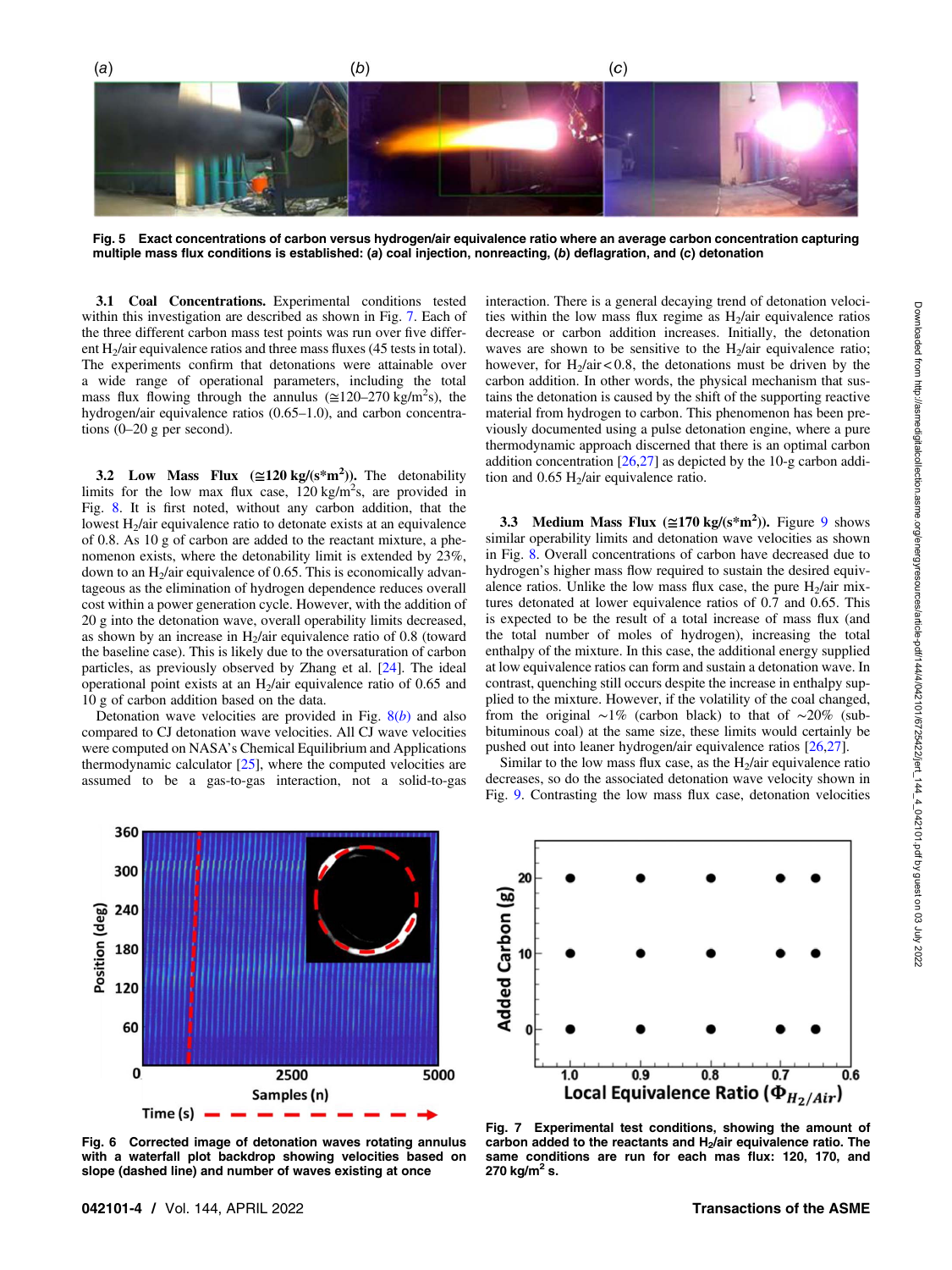<span id="page-4-0"></span>

Fig. 8 Concentrations of carbon versus  $H<sub>2</sub>/air$  equivalence ratios (a). Detonation velocities and ratios of CJ velocities compared to detonation velocities are shown against equivalence ratios (b). Both graphs' present operational parameter at ≅120 kg/(s\*m<sup>2</sup>) mass flux.



Fig. 9 Concentrations of carbon versus  $H_2$ /air equivalence ratios (a). Detonation velocities and ratios of CJ velocities compared to detonation velocities are shown against equivalence ratios (b). Both graphs' present operational parameter at ≅170 kg/(s\*m<sup>2</sup>) mass flux.



Fig. 10 Concentrations of carbon versus  $H<sub>2</sub>/air$  equivalence ratios (top). The graph presents operational parameters at ≅270 kg/(s\*m<sup>2</sup>) mass flux.

have increased overall by at least ∼100 m/s caused by the total enthalpy supplied to the mixture. At 20 g of carbon addition, the detonation wave velocities do not experience an almost ∼2–3% decrease compared to CJ velocity, as shown in Fig. 8, but remain constant until deflagration occurs. The carbon-driven detonation wave occurs at the same condition as the low mass flux case and is highlighted by the detonation wave increase over the baseline case.

3.4 High Mass Flux ( $\approx$ 270 kg/(s\*m<sup>2</sup>)). Figure 10 displays the final mass flux studied, where  $H_2$  is increased while the amount of carbon addition is held static. Gas velocity in the annulus of the RDE increases with the increase of mass flux, where malformed detonations cannot anchor on the fuel plenum and are pushed out as a deflagration [[6](#page-5-0)]. Thus, in comparison to the medium mass flux, baseline detonability limits decreased while the addition of 10 g of carbon remained the same, further insinuating that carbon is supporting the detonation wave. At high mass concentrations (20 g and  $0.7 \text{ H}_2$ /air equivalence ratio), detonability increases over that of the low and medium mass fluxes and is realized by



Fig. 11 Mass flux in comparison to hydrogen/air equivalence ratio. Percentage difference inset within the graph depicting reduction of operability compared to the leanest operating condition within the same mass flux.